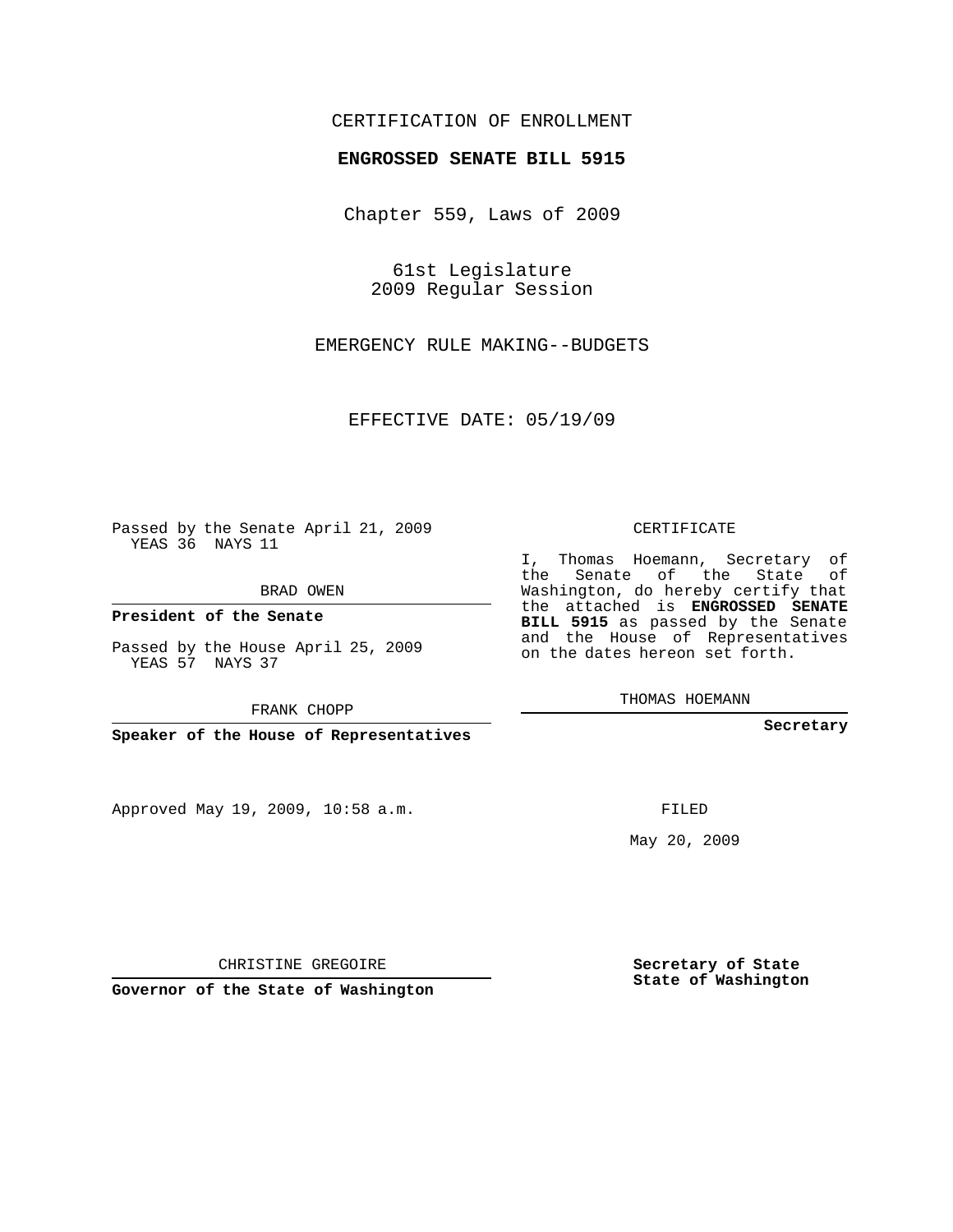## **ENGROSSED SENATE BILL 5915** \_\_\_\_\_\_\_\_\_\_\_\_\_\_\_\_\_\_\_\_\_\_\_\_\_\_\_\_\_\_\_\_\_\_\_\_\_\_\_\_\_\_\_\_\_

\_\_\_\_\_\_\_\_\_\_\_\_\_\_\_\_\_\_\_\_\_\_\_\_\_\_\_\_\_\_\_\_\_\_\_\_\_\_\_\_\_\_\_\_\_

Passed Legislature - 2009 Regular Session

**State of Washington 61st Legislature 2009 Regular Session**

**By** Senators Prentice and Fairley; by request of Office of Financial Management

Read first time 02/06/09. Referred to Committee on Government Operations & Elections.

 1 AN ACT Relating to authorizing emergency rule making when necessary 2 to implement budget appropriations and reductions; amending RCW 3 34.05.350; and declaring an emergency.

4 BE IT ENACTED BY THE LEGISLATURE OF THE STATE OF WASHINGTON:

 5 **Sec. 1.** RCW 34.05.350 and 1994 c 249 s 3 are each amended to read 6 as follows:

7 (1) If an agency for good cause finds:

 (a) That immediate adoption, amendment, or repeal of a rule is necessary for the preservation of the public health, safety, or general welfare, and that observing the time requirements of notice and opportunity to comment upon adoption of a permanent rule would be 12 contrary to the public interest;  $((\theta \cdot \hat{r}))$ 

13 (b) That state or federal law or federal rule or a federal deadline 14 for state receipt of federal funds requires immediate adoption of a 15 rule; or

16 (c) In order to implement the requirements or reductions in 17 appropriations enacted in any budget for fiscal years 2009, 2010, or 18 2011, which necessitates the need for the immediate adoption, 19 amendment, or repeal of a rule, and that observing the time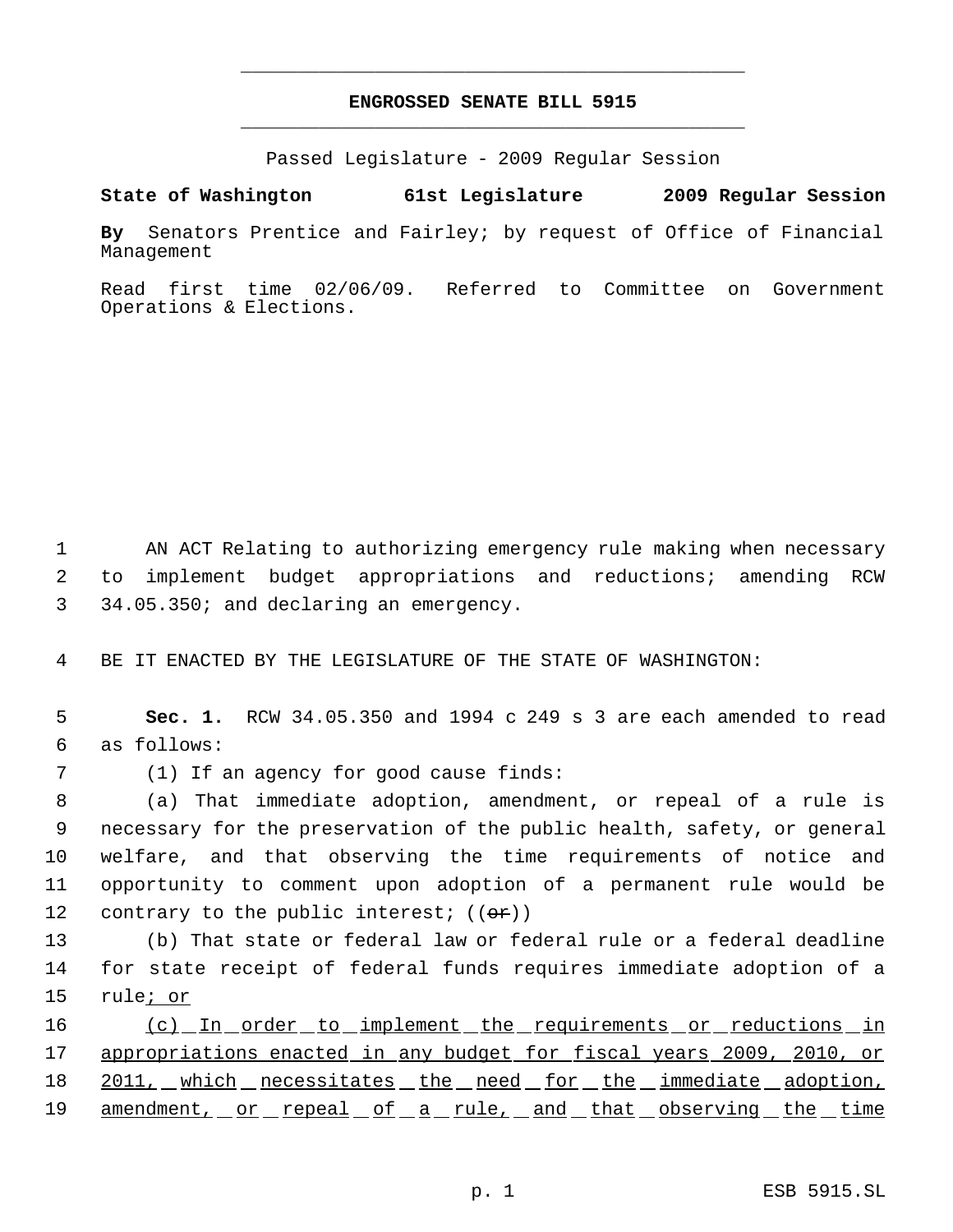1 requirements of notice and opportunity to comment upon adoption of a

 permanent rule would be contrary to the fiscal needs or requirements of the agency,

 the agency may dispense with those requirements and adopt, amend, or repeal the rule on an emergency basis. The agency's finding and a concise statement of the reasons for its finding shall be incorporated in the order for adoption of the emergency rule or amendment filed with the office of the code reviser under RCW 34.05.380 and with the rules review committee.

 (2) An emergency rule adopted under this section takes effect upon filing with the code reviser, unless a later date is specified in the order of adoption, and may not remain in effect for longer than one hundred twenty days after filing. Identical or substantially similar emergency rules may not be adopted in sequence unless conditions have changed or the agency has filed notice of its intent to adopt the rule as a permanent rule, and is actively undertaking the appropriate procedures to adopt the rule as a permanent rule. This section does not relieve any agency from compliance with any law requiring that its permanent rules be approved by designated persons or bodies before they become effective.

 (3) Within seven days after the rule is adopted, any person may petition the governor requesting the immediate repeal of a rule adopted on an emergency basis by any department listed in RCW 43.17.010. Within seven days after submission of the petition, the governor shall either deny the petition in writing, stating his or her reasons for the denial, or order the immediate repeal of the rule. In ruling on the petition, the governor shall consider only whether the conditions in subsection (1) of this section were met such that adoption of the rule on an emergency basis was necessary. If the governor orders the repeal of the emergency rule, any sanction imposed based on that rule is void. This subsection shall not be construed to prohibit adoption of any rule as a permanent rule.

33  $( (4)$  In adopting an emergency-rule, the agency shall comply with section 4 of this act or provide a written explanation for its failure to do so.))

NEW SECTION. **Sec. 2.** This act is necessary for the immediate